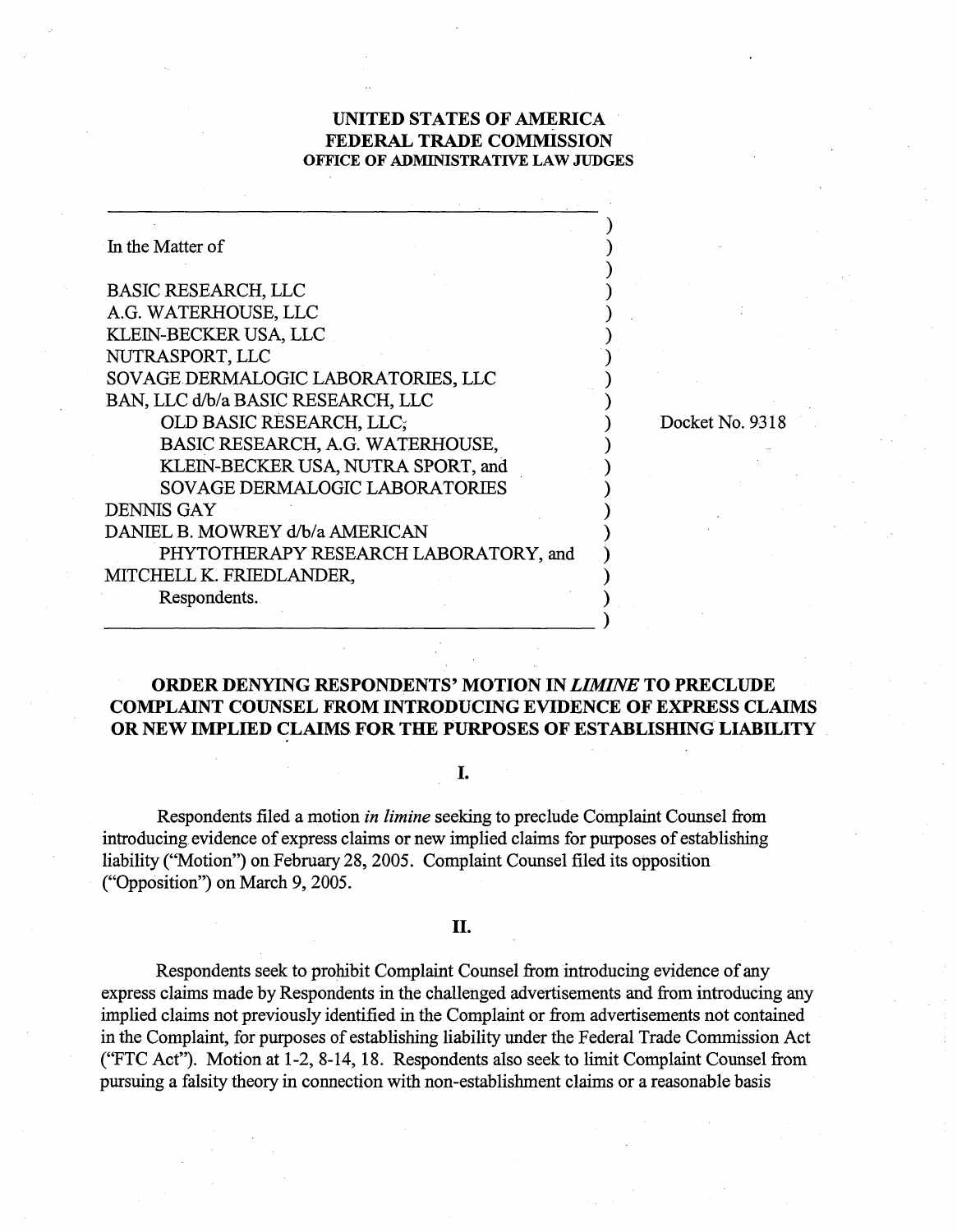theory in connection with establishment claims and from amending their pleadings to add such allegations. Motion at 14-18.

Complaint Counsel asserts that Respondents are attempting to exclude material evidence on the mere possibility that Complaint Counsel may pursue new theories of liability at trial. Opposition at 2. Complaint Counsel also objects that Respondents' motion is overly broad and would limit the admission of relevant, material, and reliable evidence without the requisite showing of prejudice. Opposition at 3-4.

### Ш.

"Motion in limine" refers "to any motion, whether made before or during trial, to exclude anticipated prejudicial evidence before the evidence is actually offered." Luce v. United States, 469 U.S. 38, 40 n.2 (1984); see also In re Motor Up Corp., Inc., Docket 9291, 1999 FTC LEXIS 207, at \*1 (August 5, 1999). Although the Federal Rules of Evidence do not explicitly authorize in limine rulings, the practice has developed pursuant to the court's inherent authority to manage the course of trials. Luce, 469 U.S. at 41 n.4. Motions in limine are generally used to ensure evenhanded and expeditious management of trials by eliminating evidence that is clearly inadmissible. Bouchard v. American Home Products Corp., 213 F. Supp.2d 802, 810 (N.D. Ohio 2002); Intermatic Inc. v. Toeppen, 1998 WL 102702, at \* 2 (N.D. Ill. 1998). Evidence should be excluded on a motion *in limine* only when the evidence is clearly inadmissible on all potential grounds. Hawthorne Partners v. AT&T Technologies, Inc., 831 F. Supp. 1398, 1400 (N.D. Ill. 1993); see also SEC v. U.S. Environmental, Inc., 2002 WL 31323832, at \*2 (S.D.N.Y. 2002). Courts considering a motion in limine may reserve judgment until trial, so that the motion is placed in the appropriate factual context. U.S. Environmental, 2002 WL 31323832, at \*2. In limine rulings are not binding on the trial judge, and the judge may change his mind during the course of a trial. Ohler v. US., 529 U.S. 753,758 (2000); Luce, 469 U.S. at 41 (A motion in limine ruling "is subject to change when the case unfolds, particularly if the actual testimony differs from what was contained in the defendant's proffer."). "Denial of a motion in limine does not necessarily mean that all evidence contemplated by the motion will be admitted at trial. Denial merely means that without the context of trial, the court is unable to determine whether the evidence in question should be excluded." Noble v. Sheahan, 116 F. Supp.2d 966, 969 (N.D. Ill. 2000); Knotts v. Black & Decker, Inc., 204 F. Supp.2d 1029,1034 n.4 (N.D. Ohio 2002).

Respondents seek to preclude the introduction of evidence establishing the express and implied claims made in the advertisements identified in the Complaint and other advertisements for the same products. Motion at  $8-14$ , 18. The claims for the identified products, whether express or implied, are relevant to determining the issues that must be decided after receipt of the evidence in this case. Indeed, identifying the claims made by the advertisements for the challenged products is a factual issue to be determined after the evidentiary hearing. The Complaint specifically alleges that Respondents made the challenged representations "expressly or by implication." Complaint,  $\P$ [14-15, 17-18, 20-21, 23, 25, 28-29, 31, 33-34, 37-38, 40, 42. In addition, the Complaint alleges that "Respondents have disseminated or have caused to be

 $\overline{2}$